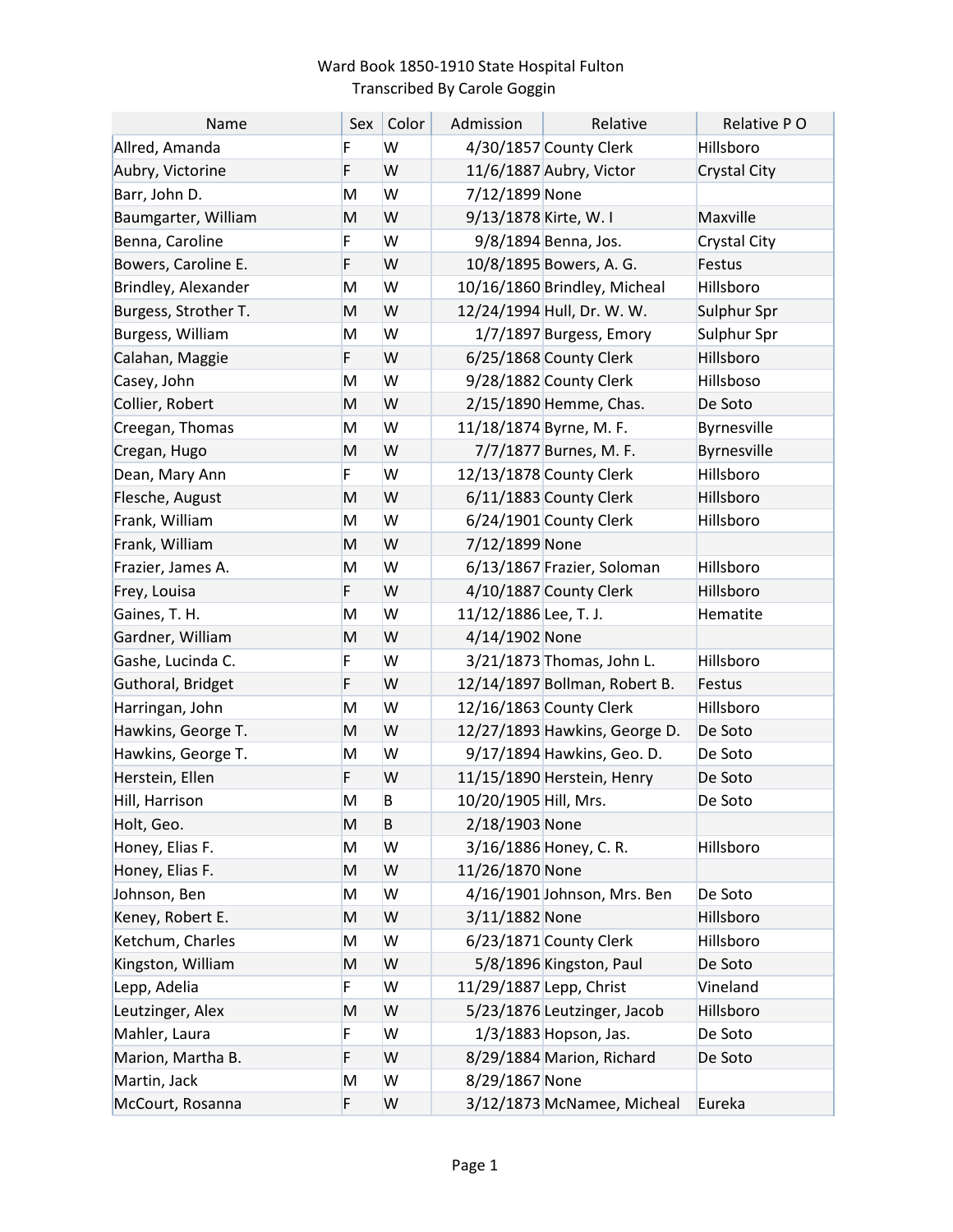| Discharge  | Date Of Death       | Remarks                | ID# |
|------------|---------------------|------------------------|-----|
|            | 6/11/1858           |                        | 82  |
|            |                     |                        | 40  |
|            |                     |                        | 70  |
| 9/29/1878  | 9/29/1878           |                        | 22  |
|            | 12/26/1900          |                        | 57  |
|            | 2/7/1907            |                        | 63  |
| 9/12/1881  |                     | Improved               | 4   |
|            | 12/26/1895          |                        | 60  |
|            | 9/18/1897           |                        | 66  |
| 3/13/1869  |                     | Died                   | 10  |
|            | 3/30/1892           |                        | 28  |
| 6/11/1890  |                     | Recovered              | 46  |
|            | 6/2/1878            |                        | 16  |
| 2/24/1880  |                     | Stationery             | 21  |
|            | 8/8/1879            |                        | 23  |
|            | 5/1/1888            |                        | 32  |
|            | 8/26/1909           |                        | 73  |
|            |                     |                        | 69  |
| 11/1/1867  |                     | Recovered              | 8   |
| 9/24/1887  |                     | Recovered              | 39  |
| 2/8/1887   |                     | Recovered              | 38  |
|            |                     |                        | 75  |
| 2/24/1880  |                     | Stationery             | 15  |
| 10/27/1899 |                     | Recovered              | 68  |
| 10/1/1868  | 10/1/1868 Recovered |                        | 5   |
| 9/1/1894   |                     | Improved               | 54  |
| 4/2/1896   |                     | Improved               | 58  |
|            |                     |                        | 48  |
|            | 10/25/1905          |                        | 79  |
| 3/9/1903   |                     | Returned to Pennitenia | 78  |
| 7/21/1886  |                     | Recovered              | 36  |
| 11/29/1871 |                     | Stationery             | 13  |
|            | 6/7/1901            |                        | 71  |
|            | 6/24/1883           |                        | 26  |
|            | 12/28/1876          |                        | 20  |
|            | 12/12/1902          |                        | 65  |
|            | 5/23/1903           |                        | 41  |
| 2/26/1880  |                     | Stationary             | 19  |
|            | 12/9/1887           |                        | 31  |
|            | 8/2/1889            |                        | 34  |
| 8/23/1869  |                     | Improved               | 9   |
| 4/10/1877  | 4/10/1877           |                        | 14  |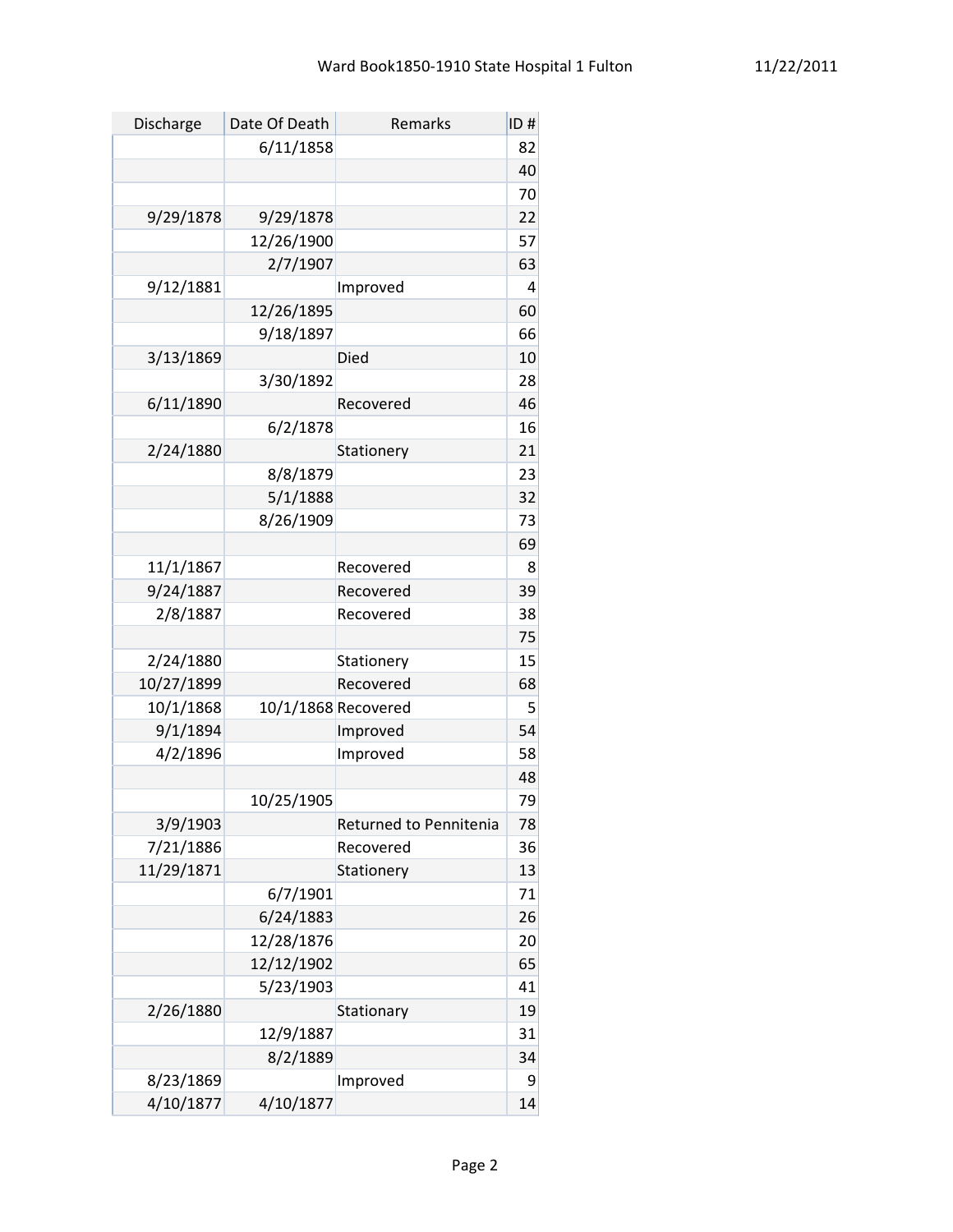| Name                       | Sex | Color | Admission             | Relative                     | Relative PO                |
|----------------------------|-----|-------|-----------------------|------------------------------|----------------------------|
| McDaniel, John H.          | M   | W     |                       | 12/6/1882 McDaniel, Wm.      | Dittmer                    |
| McGahey, Peter             | M   | W     | 7/8/1897 None         |                              |                            |
| McMullin, Carrie           | F   | W     |                       | 11/22/1889 County Clerk      | Hillsboro                  |
| McNulty, Mrs. R.           | F   | W     | 6/7/1852 None         |                              |                            |
| Merceal, Ben               | M   | W     |                       | 4/16/1901 Merceal, Mrs. Ben  | De Soto                    |
| Mercer, Wm. J.             | M   | W     |                       | 8/18/1895 County Clerk       | Hillsboro                  |
| Moon, Woodford             | M   | W     |                       | 4/30/1857 Moon, Isaac        | Tyro (JC)                  |
| Moore, Julia               | F   | W     |                       | 11/19/1894 Moore, Peter      | Crystal City               |
| Morse, D. W.               | M   | W     |                       | 9/28/1882 Morse, D. W. Jr.   | Morse Mill                 |
| Moss, Caroline             | F   | W     |                       | 1/1/1896 Moss Thos. E.       | Neelyville                 |
| Moss, Caroline             | F   | M     |                       | 9/1/1890 Moss, Thos. E.      | Sulphur Spr                |
| Mueller, Frederick         | M   | W     |                       | 10/26/1870 County Clerk      | Hillsboro                  |
| Mueller, Paul              | M   | W     |                       | 8/18/1895 Mueller, John C.   | Hillsboro                  |
| Nagel, Elizabeth           | F   | W     | 4/26/1876 Fink, Jacob |                              | Kimmswick                  |
| Null, Silas M.             | M   | W     |                       | 1/26/1875 Bergan, Isaac      | <b>Houses Springs</b>      |
| Okenfuss, Emily            | F   | W     |                       | 1/6/1894 Okenfuss, Jos.      | Festus                     |
| Page, William              | M   | W     |                       | 8/12/1893 County Clerk       | Hillsboro                  |
| Page, William H.           | M   | W     |                       | 8/21/1869 Page, Annie L.     | <b>Bailey Station (JC)</b> |
| Parker, Anna               | F   | W     | 8/28/1864 None        |                              |                            |
| Partney, Augustus F.       | M   | W     |                       | 12/30/1880 County Clerk      | Hillsboro                  |
| Partney, General A.        | M   | W     |                       | 11/24/1880 County Clerk      | Hillsboro                  |
| Pohlman, Anna              | F   | W     |                       | 5/12/1909 Pohlman, Frank     | Eureka #18                 |
| Rank, Jackson              | M   | W     | 11/26/1883 Rank, Mary |                              | De Soto                    |
| Ruckiel, Joseph            | M   | W     |                       | 7/20/1901 County Clerk       | Hillsboro                  |
| Sartino, Vincent (convict) | M   | W     | 4/10/1909 None        |                              |                            |
| Sipp, William              | M   | W     |                       | 7/13/1894 Heller, John       | High Ridge                 |
| Smith, Matilda J.          | F   | W     |                       | 2/15/1890 Blank, A. W.       | De Soto                    |
| Stetzel, George            | M   | W     |                       | 1/29/1885 Stetzel, Mrs. Geo. | De Soto                    |
| Tau, Madeline              | F   | W     |                       | 9/7/1886 Park, D. M.         | De Soto                    |
| Teruba, Charles            | M   | W     | 11/22/1892 None       |                              |                            |
| Teruba, William            | M   | W     |                       | 11/22/1889 Teruba, Mrs. Wm.  | Rock Creek (JC)            |
| Travis, Martha             | F   | W     |                       | 9/19/1864 Cross, James F.    | Victoria                   |
| Wagner, Eva                | F   | W     |                       | 8/12/1893 County Clerk       | Hillsboro                  |
| Waldorf, Jacob             | M   | W     |                       | 10/21/1902 Waldorf, Mrs. J.  | Antonia                    |
| Whitworth, Martha          | F   | W     |                       | 6/17/1890 Whitworth, J. H.   | Byrnesville                |
| Whitworth, Nathan          | M   | W     |                       | 12/11/1893 Whitworth, James  | Byrnesville                |
| Yearger, Joseph            | M   | W     |                       | 3/19/1889 Stelbrink, Henry   | Hillsboro                  |
| Zimmerman, L. Z.           | M   | W     | 4/14/1902 None        |                              |                            |